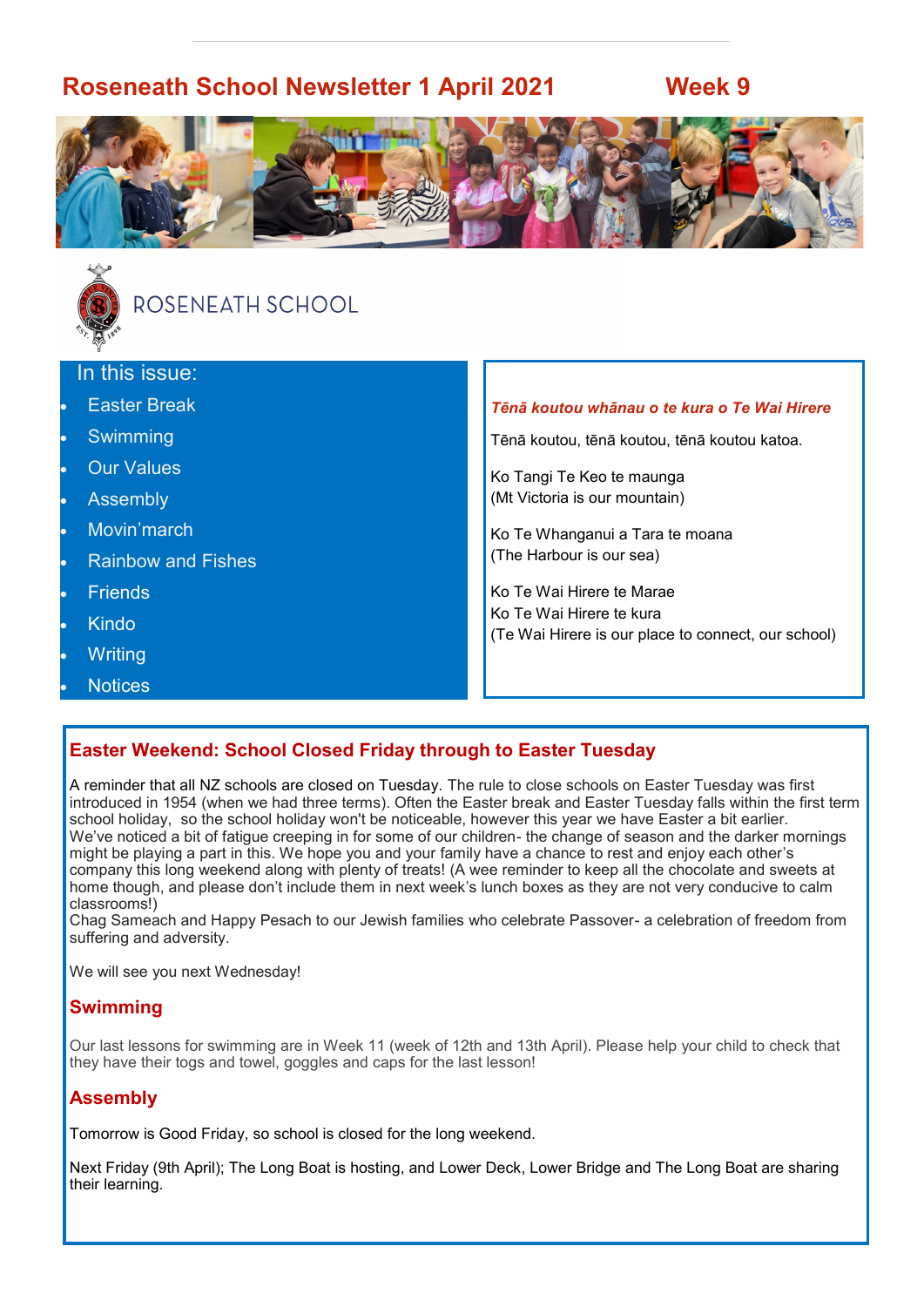#### **Our School Values**

As a school we are working our way through our school values, and talking about what they look like in action:

*We believe in ourselves, We strive in our learning, We are kind and respectful, and we are curious and creative.*

Our focus for the next two weeks is "striving even when it feels tricky" as part of the Strive in our Learning value. Striving is a lot about a growth mindset- believing that we can get better at things if we keep trying. You can support your child to develop this 'growth mindset' at home:

- Provide some games or puzzles that will be a bit of a stretch- and talk about how you are learning when things are a bit hard
- Model and encourage resilience- bouncing back after a mistake. Spot when your child is trying something again even when they've found it hard or when they've mucked up. Learning a sport or a musical instrument are great opportunities for this!
- Reminisce about the times your child has learnt something that was hard at first- dressing themselves, tying their shoes, riding a bike. Remind them how they were frustrated and determined, and how it paid off. Talking about these times helps children realise they can get better at hard things!

#### **Movin'March – Check out how we're doing!**



**Movin'March – Amazing Efforts!** It was fantastic to see the flurry of stamping during the last week of Movin' March. A huge thanks to all the students, whānau and teachers

who got behind our walk and wheel theme, it was fantastic to see so much walking, scootering, biking, skating and parkand-striding to school. We'd love to see if this can continue at least until the end of term!

**Please make sure your children hand in their passports** (complete and incomplete cards both count) to the office **ASAP** so we can send these off to the Movin'March team. All [WOW passports](http://www.movinmarch.com/wow) will go in the draw to WIN a \$400 MYRIDE voucher (12 to be won!).

#### **Please give your Movin' March Feedback – and win!**

Greater Wellington Regional Council would love to hear what you thought about Movin' March this year. You can complete the [whānau survey here,](https://engage.checkboxonline.com/MM_Parents_survey_2021) which should take 5 mins. All respondents can go into **win a \$100 Prezzy card.** Students can also take part in the [student survey](https://engage.checkboxonline.com/MM_student_survey_2021) and be in to win a \$50 Prezzy card.

#### **Rainbow and Fishes show:**

Little Dog Barking Theatre is bringing an exciting new show 'Rainbows and Fishes' to share with our junior students today. They use props and puppets to weave a colourful story about Rainbows and Fishes. English, Te Reo and Samoan are used throughout the performance and we have been learning some of the songs so we can sing along! We are looking forward to the show!

#### **Roseneath School Fundraising Group Would Love Your Help!**

We are a small committee and would love some extra help. We usually plan a community event for each term, as well as looking for other fundraising opportunities for our school. Would you like to:

- Join the committee: we meet once a month and organise the events to raise money for the school
- Volunteer your time for events: e.g. baking, or selling food and drinks at events
- Be included on the fundraising email group: So you can keep up to date with the events we are planning. We'd love to hear from you! Flick a quick email to [kate.harrison@roseneath.school.nz](mailto:kate.harrison@roseneath.school.nz), and we'll be in touch soon.

#### **Egg Hunt and Movie Night!**

Thank you for being part of our Egg Hunt and Movie Night- it was a great turn out and there were some very happy egg collectors! We have some good ideas for next time too. Thanks to you, we raised over \$800 which will go towards purchasing Kapa Haka uniforms for our performers. An Egg-cellent result!